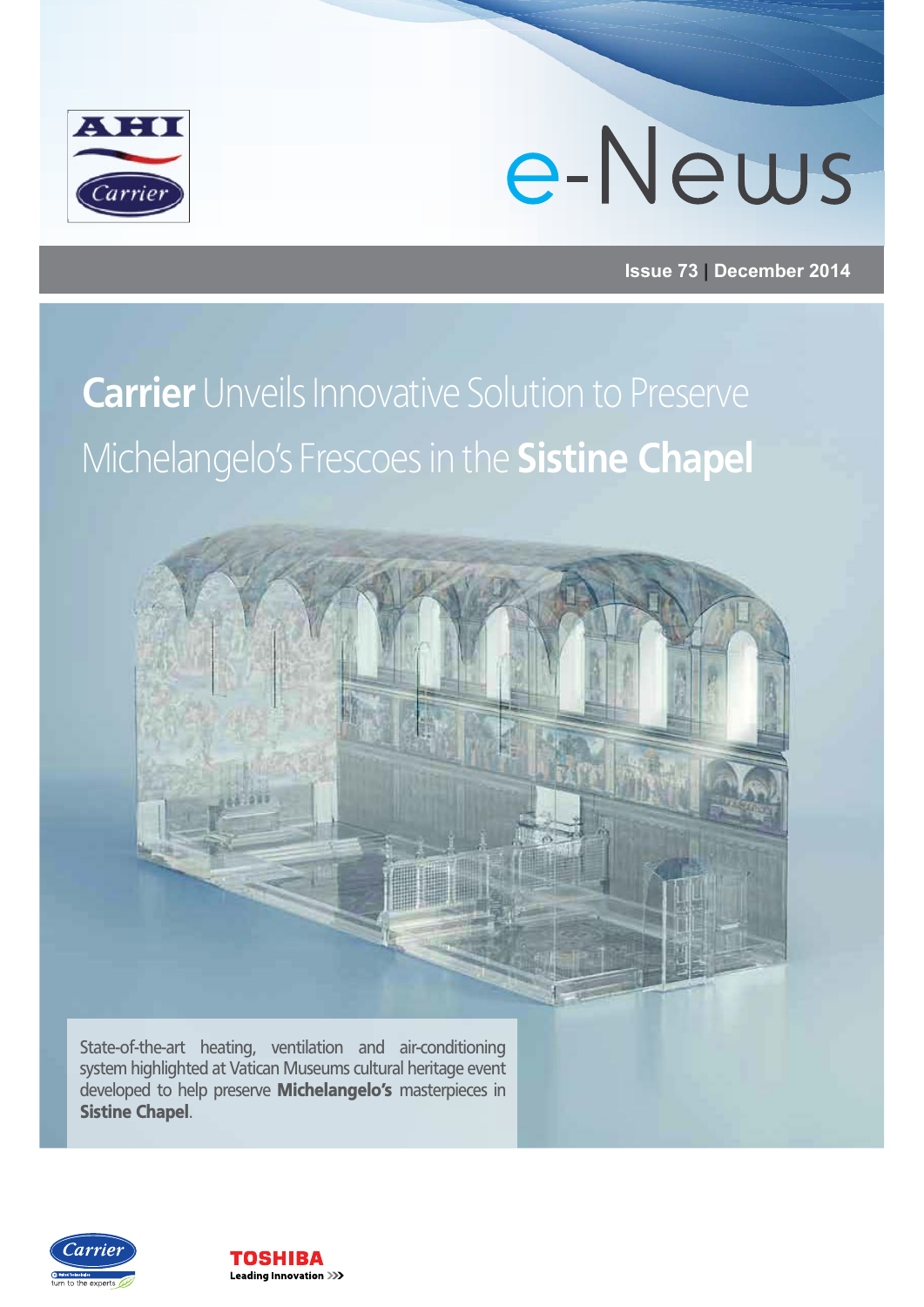Carrier announces the completed installation of an innovative heating, ventilating and air-conditioning (HVAC) solution for the Sistine Chapel, developed to help preserve Michelangelo's masterpieces against deterioration caused by increasing numbers of visitors. The new Carrier HVAC system was presented to an international audience specializing in cultural heritage preservation at a Vatican Museums event. "The Sistine Chapel 20 Years Later: New Breath, New Light," in Rome.

The new system uses two Carrier **AquaForce® 30XWV** watercooled chillers with Greenspeed® intelligence, each with 580 kW of capacity. It leverages specially designed software and components, as well as patented, energy-saving technologies to maintain optimal climate conditions for the protection of the paintings within the chapel. An intelligent system of controls, linked with an advanced video application from UTC Building & Industrial Systems, enables the HVAC system to anticipate visitor levels and adjust its performance intuitively.



The new system delivers twice the efficiency and three times the capacity of the former system, which was built and installed by Carrier in the early 1990s. In 1993, Carrier designed and installed the Sistine Chapel's first air conditioning system to accommodate a maximum load of 700 simultaneous visitors. Today, with daily visitor traffic of approximately 20,000 people, the new system is designed to accommodate up to 2,000 visitors at one time in nearly any weather condition.

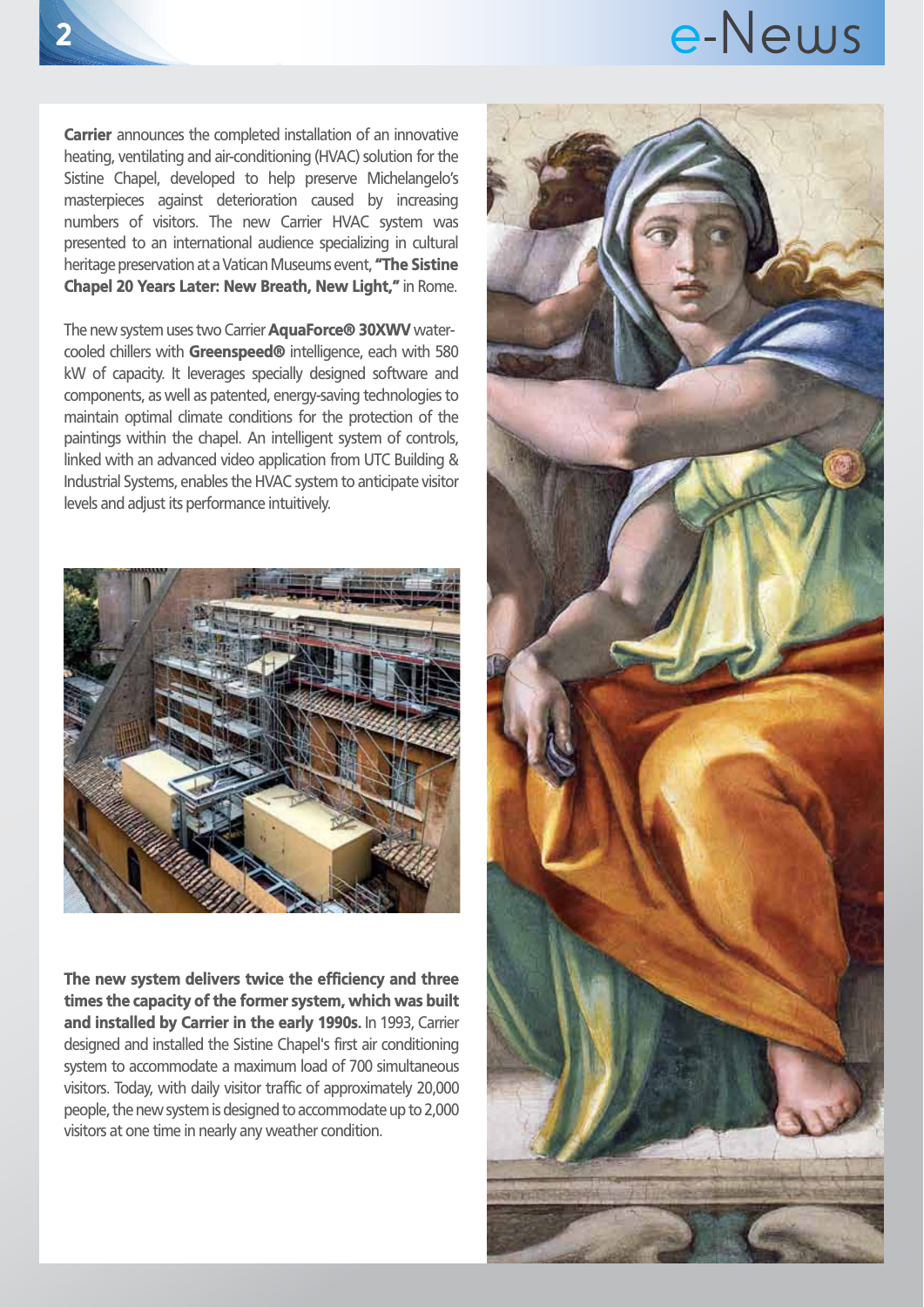Our aim now is not restoration, but conservation. This is why we have chosen Carrier, because a masterpiece like the Sistine Chapel needs a comparable masterpiece of technology," said **Antonio** Paolucci, director of the Vatican Museums.





**Supporting the Vatican with our advanced technologies to preserve the extraordinary** heritage of the Sistine Chapel was a remarkable opportunity," said Geraud Darnis, President and CEO, UTC Building & Industrial Systems. "We put our world-class engineering and design resources into this project and are exceptionally proud of the outcome.



The company's expert global team of AdvanTE<sup>3</sup>C engineers developed the solution, working in close collaboration with the Vatican's technical teams and using leading-edge computer modeling and simulation techniques. The engineering team overcame several challenges to meet the chapel's unique requirements.

The system carefully manages the flow, humidity, quality and temperature of the air, maintains sound at "church-quiet" levels, is virtually invisible to visitors, and uses pre-existing duct openings in a protected, historic landmark setting. It was also designed to be adaptable to future needs.



Advanced computer simulation to protect the Sistine Chapel's masterpiece from pollutants such as CO2 which could degrade the frescoes.

3D modeling of the trunmpet – shaped diffusers

The Vatican Museums was able to keep the chapel open to visitors throughout the system dismantling and installation process, which occurred over the peak summer season, through use of a temporary HVAC system provided by Carrier Rental Systems.